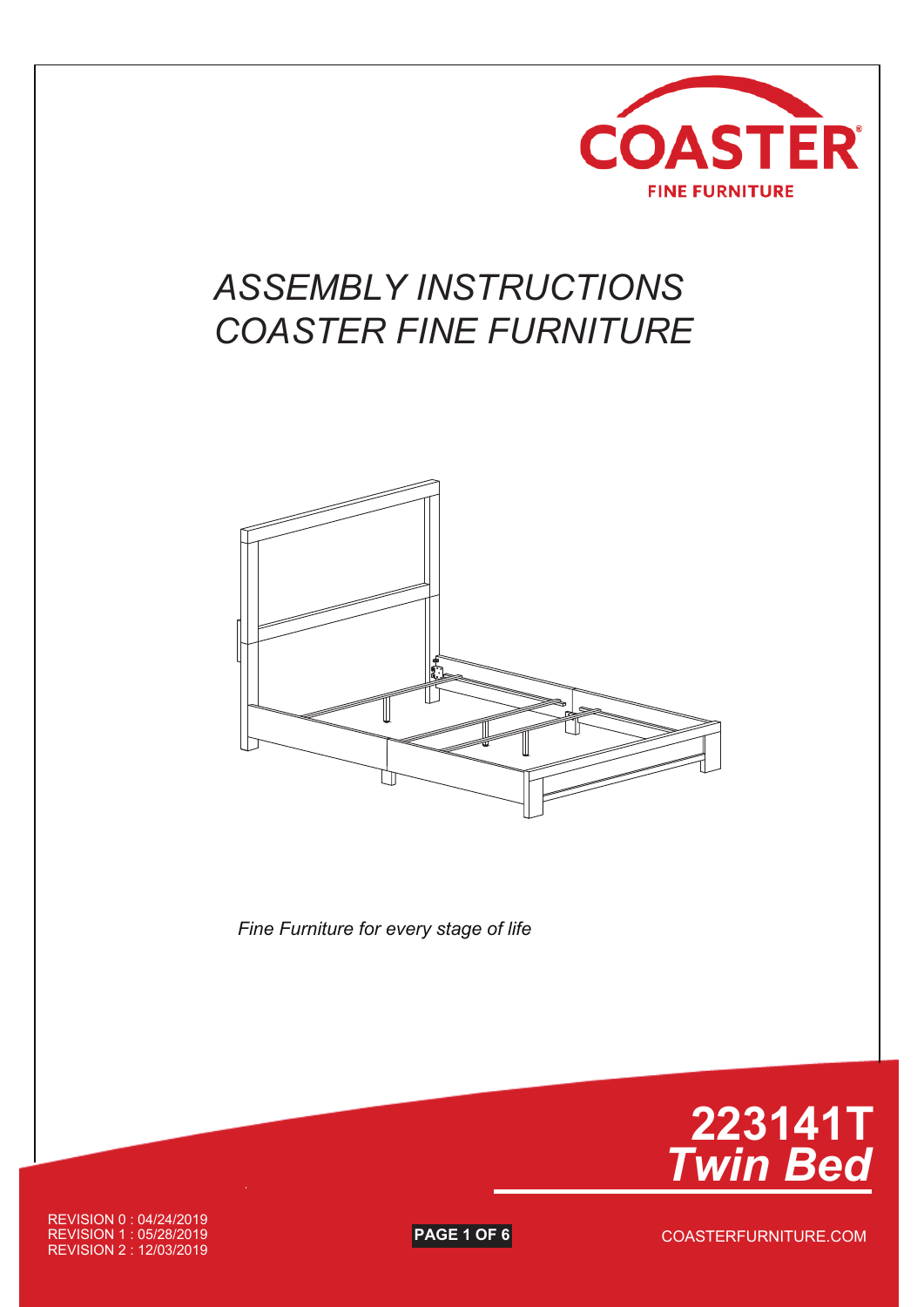## **ASSEMBLY INSTRUCTIONS**



#### **ASSEMBLY TIPS:**

- 1. Remove hardware from box and sort by size.
- 2. Please check to see that all hardware and parts are present prior to start of assembly.
- 3. Please follow attached instructions in the same sequence as numbered to assure fast & easy assembly.



#### **WARNING!**

1. Don't attempt to repair or modify parts that are broken or defective. Please contact the store immediately.

2. This product is for home use only and not intended for commercial establishments.

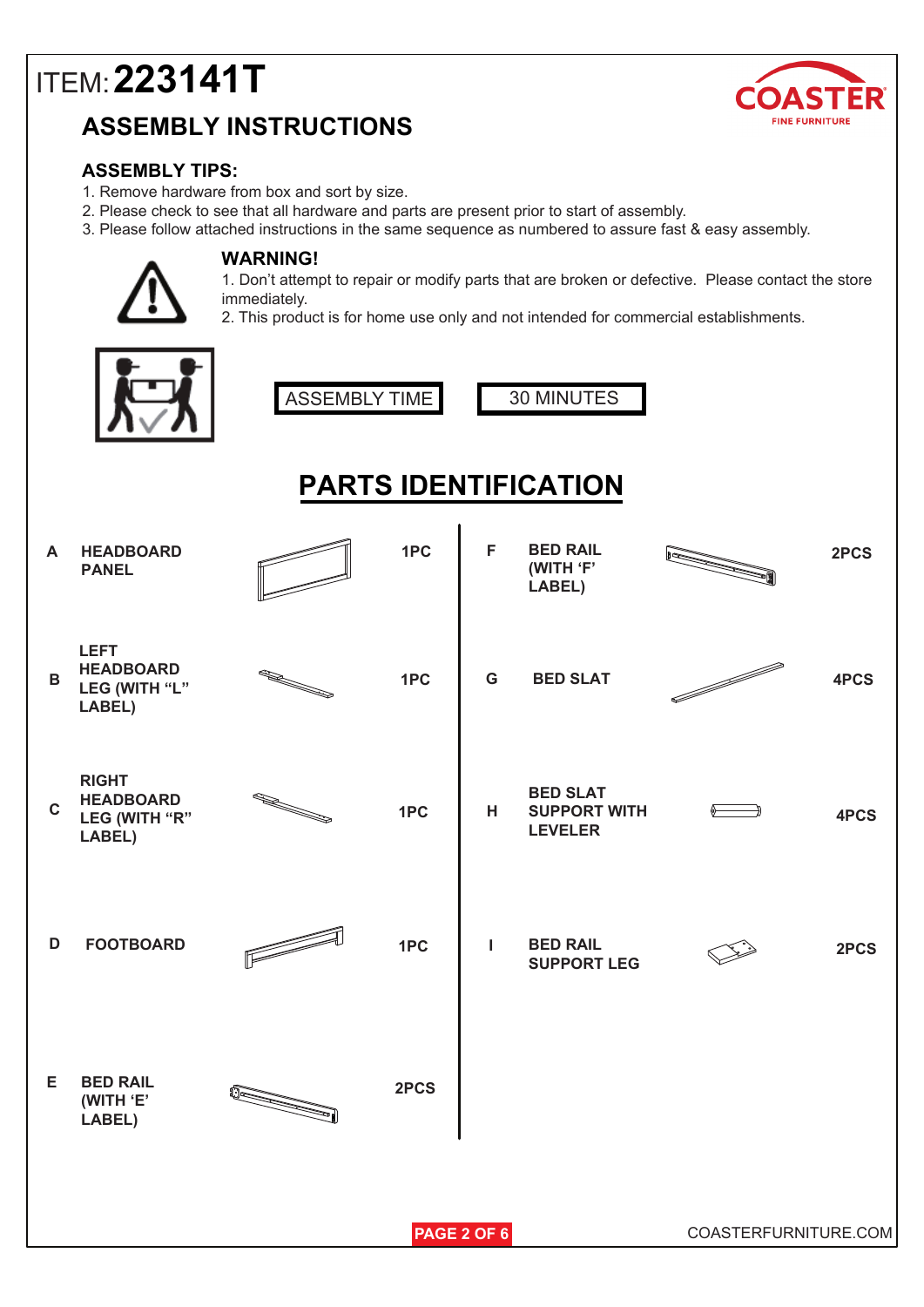### **ASSEMBLY INSTRUCTIONS**



#### **ASSEMBLY TIPS:**

- 1. Remove hardware from box and sort by size.
- 2. Please check to see that all hardware and parts are present prior to start of assembly.
- 3. Please follow attached instructions in the same sequence as numbered to assure fast & easy assembly.



#### **WARNING!**

1. Don't attempt to repair or modify parts that are broken or defective. Please contact the store immediately.

2. This product is for home use only and not intended for commercial establishments.

## **HARDWARE IDENTIFICATION**

| 1              | <b>BOLT1</b><br>(M8 x 20MM - RBW)                           | (1)))))))))))))))          | 8PCS | $\overline{7}$ | <b>SMALL ALLEN WRENCH</b><br>(M4 x 65MM - BLK)  |                                                   | 1PC   |
|----------------|-------------------------------------------------------------|----------------------------|------|----------------|-------------------------------------------------|---------------------------------------------------|-------|
| $\overline{2}$ | <b>BOLT 2</b><br>$((M8 x 25MM - RBW)$                       | $\omega$ ) $\omega$        | 8PCS | 8              | <b>BIG ALLEN WRENCH</b><br>(M5 x 65MM - BLK)    |                                                   | 1PC   |
| 3              | <b>BOLT 3</b><br>(M8 x 35MM - RBW)                          | $\omega$ )) $\omega$       | 6PCS | 9              | <b>LOCK WASHER</b><br>(5/16" x 14 Ø - RBW)      | $(\!\!\!\! \bigcirc \!\!\!\! \bigcirc \!\!\!\! )$ | 14PCS |
| 4              | <b>BOLT4</b><br>(M6 x 35MM - RBW)                           | $\equiv$ $\equiv$ $\equiv$ | 4PCS |                | <b>10 FLAT WASHER</b><br>(5/16" X 22 Ø - RBW)   | '0 )                                              | 14PCS |
| 5              | <b>LONG FLAT HEAD</b><br><b>SCREW</b><br>(M4 x 32MM - RBW)  | $\sum$                     | 8PCS | 11             | <b>METAL BRACKET</b><br>$(1 x 18 x 20mm - BLK)$ | $\mathbb{Q}$                                      | 2PCS  |
| 6              | <b>SHORT FLAT HEAD</b><br><b>SCREW</b><br>(M4 x 16MM - RBW) |                            | 4PCS |                |                                                 |                                                   |       |

#### **NOTE:**

**Phillips head screw driver is required in the assembly process; however, manufacturer does not provided this item.**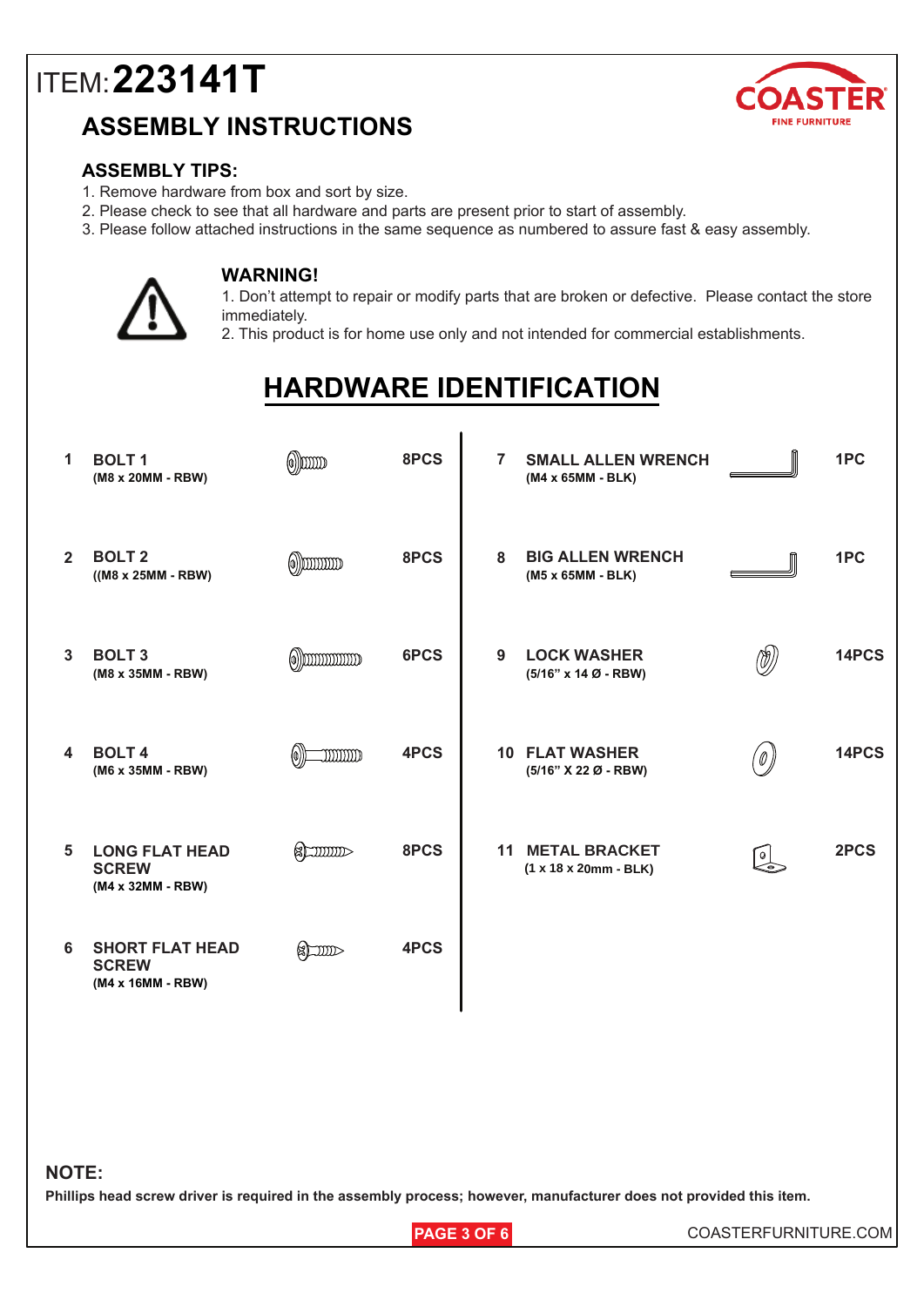### **ASSEMBLY INSTRUCTIONS**





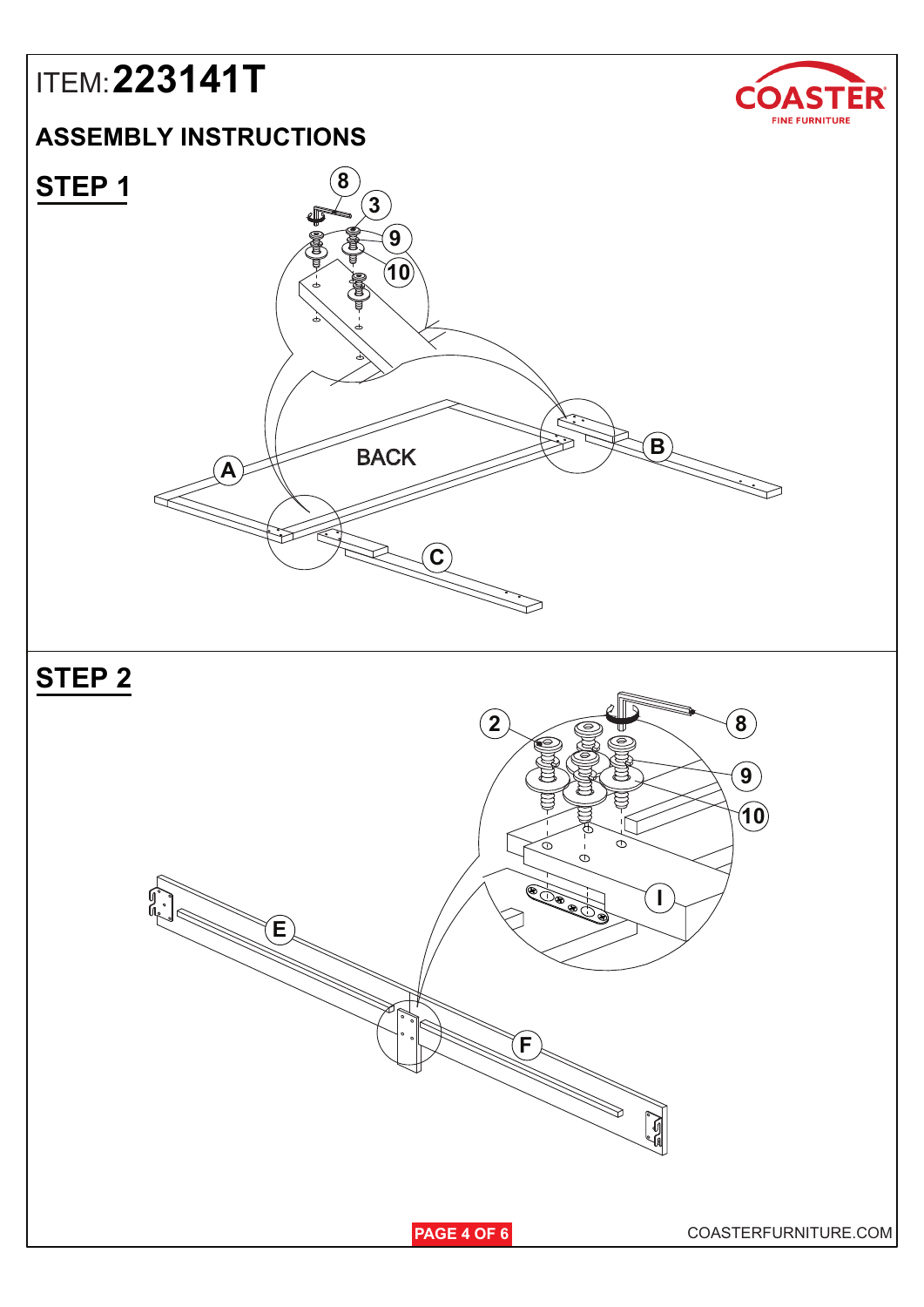### **ASSEMBLY INSTRUCTIONS**



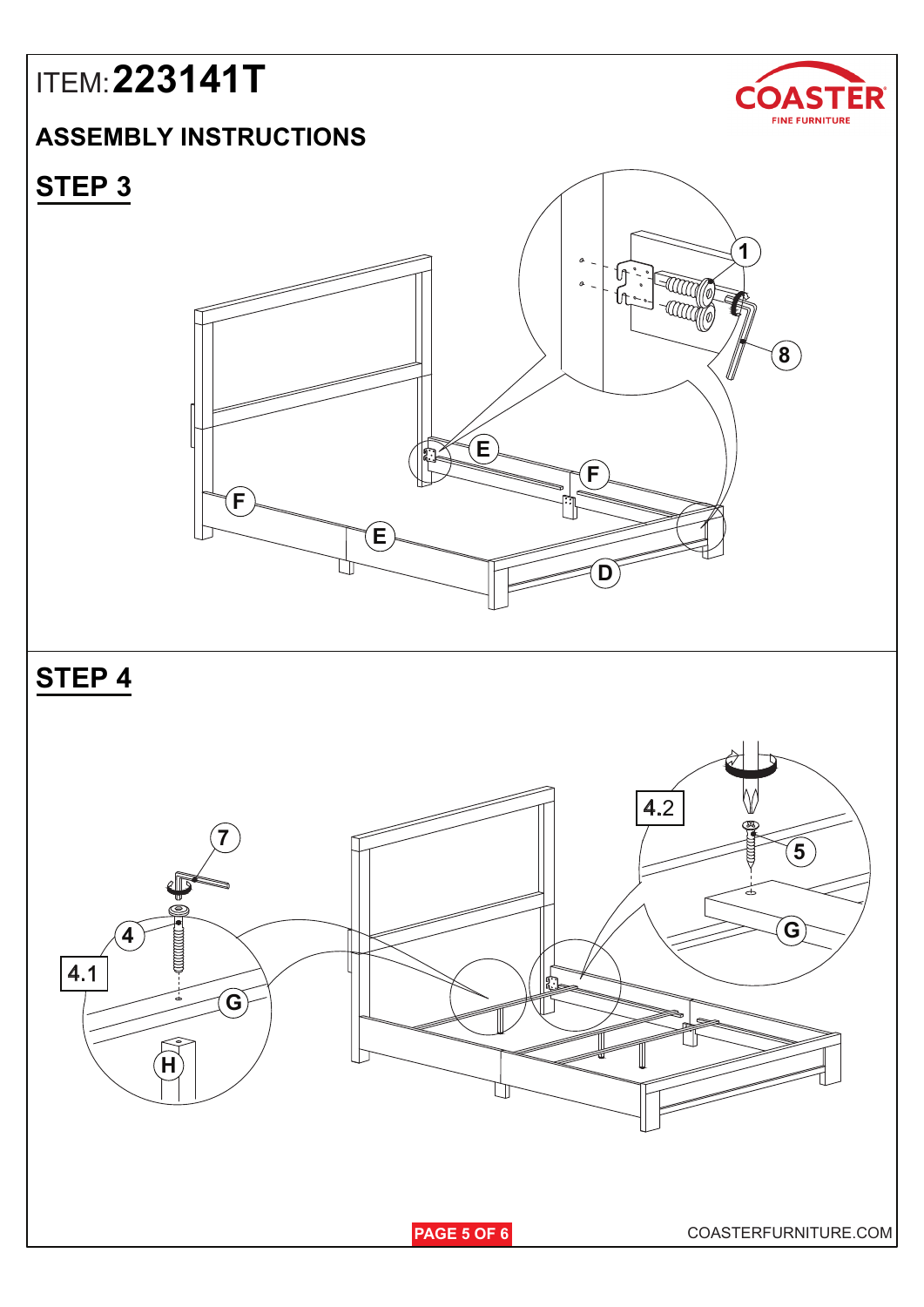